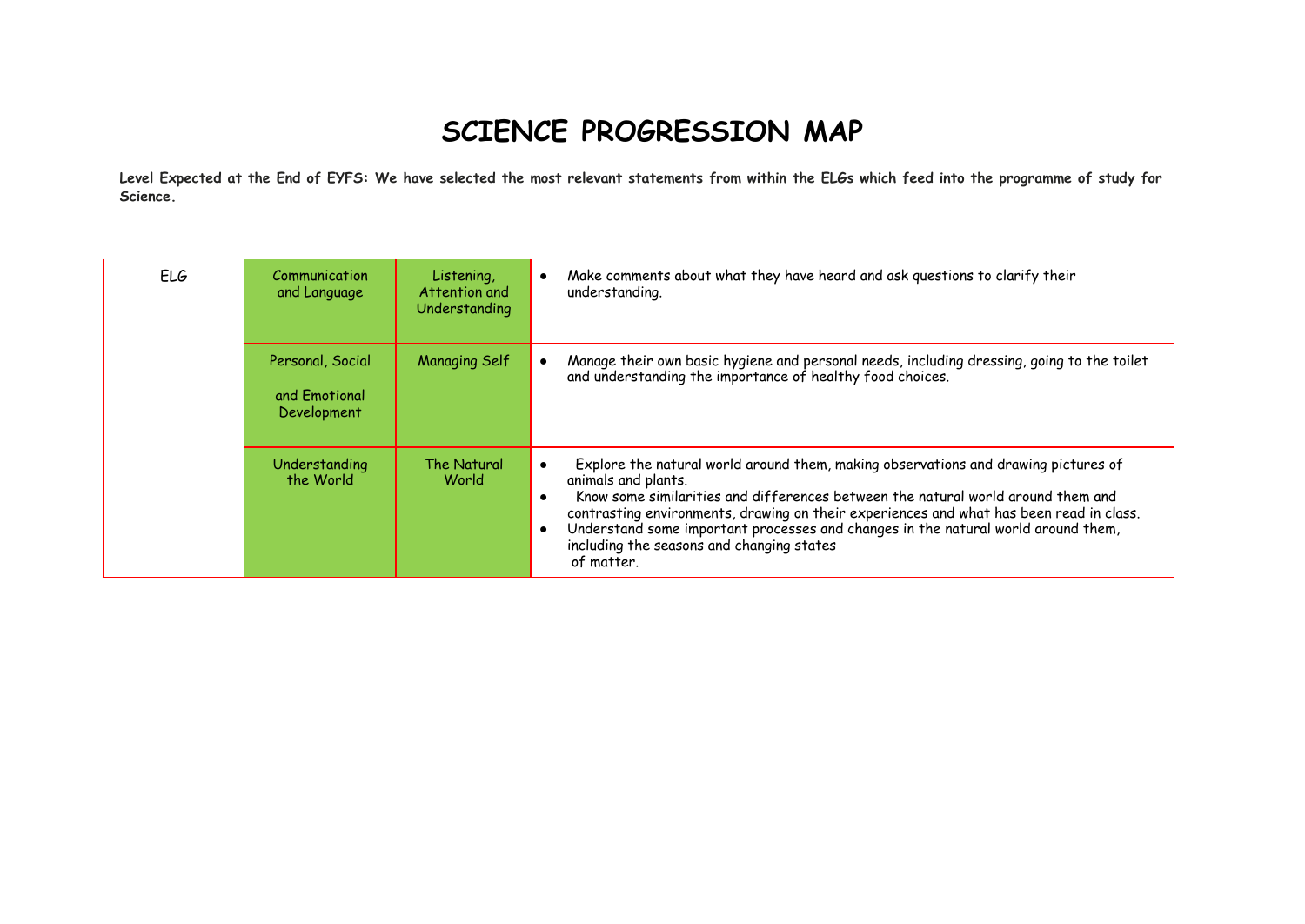## **Key Stage 1 National Curriculum Working Scientifically**

During years 1 and 2, pupils should be taught to use the following practical scientific methods, processes and skills through the teaching of the programme of study content:

- asking simple questions and recognising that they can be answered in different ways;
- observing closely, using simple equipment;
- performing simple tests;
- identifying and classifying;
- using their observations and ideas to suggest answers to questions;
- gathering and recording data to help in answering questions.

| Lower Key Stage 2 National Curriculum Working Scientifically                                                                                                                                                                                                                                                                                                                                                                                                                                                                                                                                                                                                                                                                                                                                                                                                                                                                                                                                                                                                                                                                                                                                                                                                                                                | <b>Upper Key Stage 2 National Curriculum Working Scientifically</b>                                                                                                                                                                                                                                                                                                                                                                                                                                                                                                                                                                                                                                                                                                                                                                                                                                                                                                                                                                                                           |
|-------------------------------------------------------------------------------------------------------------------------------------------------------------------------------------------------------------------------------------------------------------------------------------------------------------------------------------------------------------------------------------------------------------------------------------------------------------------------------------------------------------------------------------------------------------------------------------------------------------------------------------------------------------------------------------------------------------------------------------------------------------------------------------------------------------------------------------------------------------------------------------------------------------------------------------------------------------------------------------------------------------------------------------------------------------------------------------------------------------------------------------------------------------------------------------------------------------------------------------------------------------------------------------------------------------|-------------------------------------------------------------------------------------------------------------------------------------------------------------------------------------------------------------------------------------------------------------------------------------------------------------------------------------------------------------------------------------------------------------------------------------------------------------------------------------------------------------------------------------------------------------------------------------------------------------------------------------------------------------------------------------------------------------------------------------------------------------------------------------------------------------------------------------------------------------------------------------------------------------------------------------------------------------------------------------------------------------------------------------------------------------------------------|
| During years 3 and 4, pupils should be taught to use the following practical scientific<br>methods, processes and skills through the teaching of the programme of study<br>content:<br>asking relevant questions and using different types of scientific enquiries to<br>answer them:<br>· setting up simple practical enquiries, comparative and fair tests;<br>making systematic and careful observations and, where appropriate, taking<br>accurate measurements using standard units, using a range of equipment, including<br>thermometers and data loggers;<br>· gathering, recording, classifying and presenting data in a variety of ways to help<br>in answering questions;<br>· recording findings using simple scientific language, drawings, labelled diagrams,<br>keys, bar charts, and tables;<br>· reporting on findings from enquiries, including oral and written explanations,<br>displays or presentations of results and conclusions;<br>· using results to draw simple conclusions, make predictions for new values, suggest<br>improvements and raise further questions;<br>· identifying differences, similarities or changes related to simple<br>scientific ideas and processes;<br>using straightforward scientific evidence to answer questions or to support<br>their findings. | During years 5 and 6, pupils should be taught to use the following practical scientific<br>methods, processes and skills through the teaching of the programme of study content:<br>planning different types of scientific enquiries to answer questions, including<br>recognising and controlling variables where necessary;<br>taking measurements, using a range of scientific equipment, with increasing<br>accuracy and precision, taking repeat readings when appropriate;<br>recording data and results of increasing complexity using scientific diagrams and<br>labels, classification keys, tables, scatter graphs, bar and line graphs;<br>using test results to make predictions to set up further comparative and fair tests;<br>reporting and presenting findings from enquiries, including conclusions, causal<br>relationships and explanations of and a degree of trust in results, in oral and written<br>forms such as displays and other presentations;<br>identifying scientific evidence that has been used to support or refute ideas or<br>arguments. |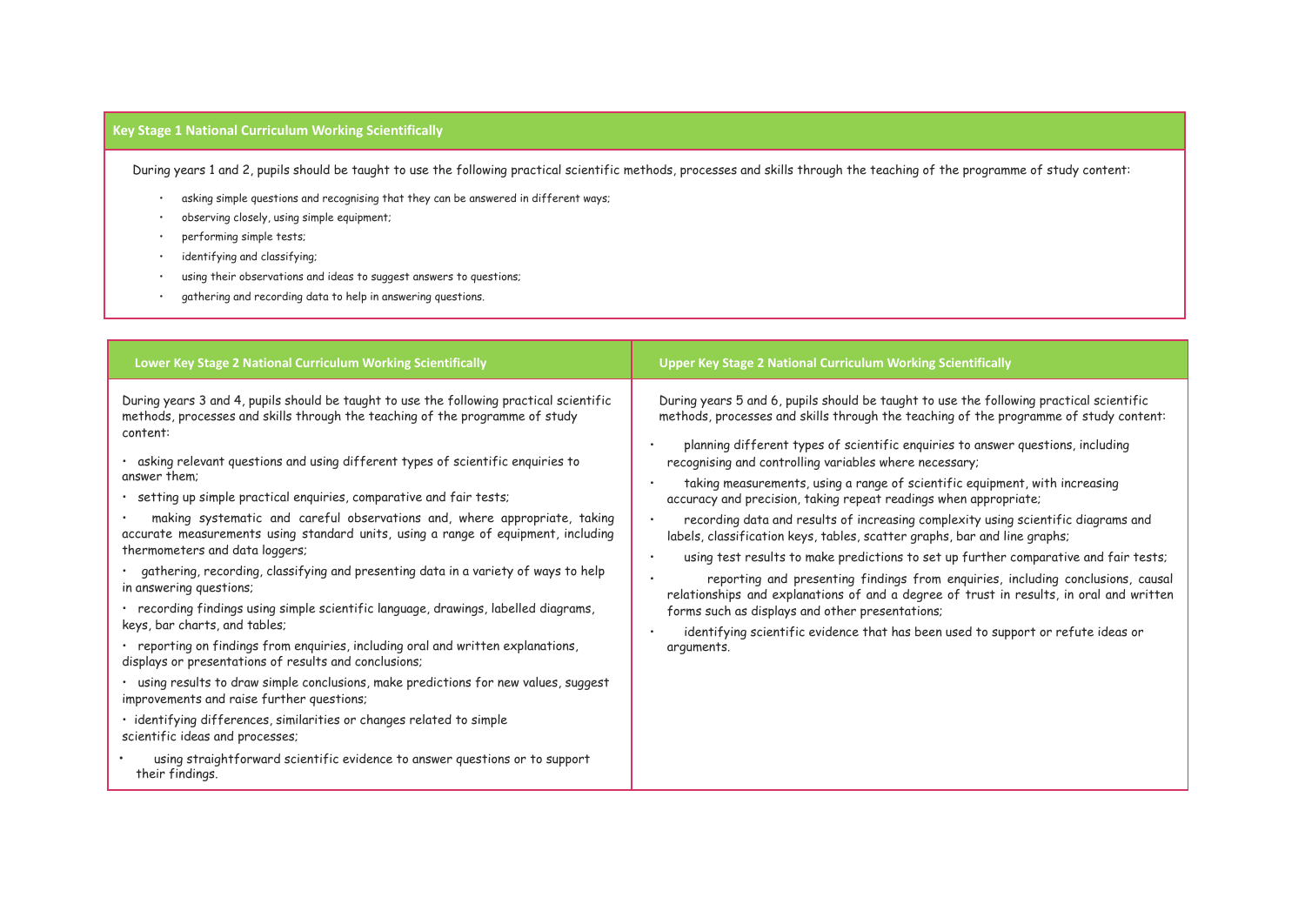|                                            | Year Rec/1/2                                                                                                                                                                                                                                                                                                                                                                                                                                                                                                                                                                                                                                                                                                                                                                                                                                                                             | Year 3/4                                                                                                                                                                                                                                                                                                                                                                                                                                                                                                                                                                                                                                                                                                                                                                                                                                                                                                                                                                                                                                                                                                                           | <b>Year 5/6</b>                                                                                                                                                                                                                                                                                                                                                                                                                                                                                                                                                                                                                                                                                                                                                                                                                                                                                                                                                                                                                                                                                                                                                                                                                                                |
|--------------------------------------------|------------------------------------------------------------------------------------------------------------------------------------------------------------------------------------------------------------------------------------------------------------------------------------------------------------------------------------------------------------------------------------------------------------------------------------------------------------------------------------------------------------------------------------------------------------------------------------------------------------------------------------------------------------------------------------------------------------------------------------------------------------------------------------------------------------------------------------------------------------------------------------------|------------------------------------------------------------------------------------------------------------------------------------------------------------------------------------------------------------------------------------------------------------------------------------------------------------------------------------------------------------------------------------------------------------------------------------------------------------------------------------------------------------------------------------------------------------------------------------------------------------------------------------------------------------------------------------------------------------------------------------------------------------------------------------------------------------------------------------------------------------------------------------------------------------------------------------------------------------------------------------------------------------------------------------------------------------------------------------------------------------------------------------|----------------------------------------------------------------------------------------------------------------------------------------------------------------------------------------------------------------------------------------------------------------------------------------------------------------------------------------------------------------------------------------------------------------------------------------------------------------------------------------------------------------------------------------------------------------------------------------------------------------------------------------------------------------------------------------------------------------------------------------------------------------------------------------------------------------------------------------------------------------------------------------------------------------------------------------------------------------------------------------------------------------------------------------------------------------------------------------------------------------------------------------------------------------------------------------------------------------------------------------------------------------|
| Wor<br>king<br>Scie<br>ntifi<br>cally      | Ask simple questions and recognise that they can be<br>$\bullet$<br>answered in different ways including use of scientific<br>language from the national curriculum<br>Use simple equipment to observe closely<br>$\bullet$<br>Perform simple tests<br>$\bullet$<br>Identify and classify<br>$\bullet$<br>Perform simple comparative tests.<br>$\bullet$<br>Use his/her observations and ideas to suggest answers to<br>questions noticing similarities, differences and patterns<br>Gather and record data to help in answering questions<br>$\bullet$<br>including from secondary sources of information                                                                                                                                                                                                                                                                               | Ask relevant questions and use different types of scientific<br>$\bullet$<br>enquiries to answer them<br>Set up simple practical enquiries, comparative and fair tests<br>$\bullet$<br>Make systematic and careful observations and, where<br>appropriate, take accurate measurements using standard<br>units, using a range of equipment, including thermometers and<br>data loggers<br>Gather, record, classify and present data in a variety of ways<br>$\bullet$<br>to help in answering questions<br>Record findings using simple scientific language, drawings,<br>$\bullet$<br>labelled diagrams, keys, bar charts, and tables<br>Report on findings from enquiries, including oral and written<br>explanations, displays or presentations of results and<br>conclusions<br>Use results to draw simple conclusions, make predictions for<br>new values, suggest improvements and raise further questions<br>Identify differences, similarities or changes related to simple<br>scientific ideas and processes<br>Use straightforward scientific evidence to answer questions<br>$\bullet$<br>or to support his/her findings | Plan different types of scientific enquiries to answer questions,<br>$\bullet$<br>including recognising and controlling variables where necessary.<br>Take measurements, using a range of scientific equipment, with<br>$\bullet$<br>increasing accuracy and precision, taking repeat readings when<br>appropriate.<br>Record data and results of increasing complexity using<br>$\bullet$<br>scientific diagrams and labels, classification keys, tables,<br>scatter graphs, bar and line graphs.<br>Use test results to make predictions to set up further<br>$\bullet$<br>comparative and fair tests.<br>Report and present findings from enquiries, including<br>$\bullet$<br>conclusions, causal relationships and explanations of and degree<br>of trust in results, in oral and written forms such as displays<br>and other presentations.<br>Identify scientific evidence that has been used to support or<br>$\bullet$<br>refute ideas or arguments.<br>Describe and evaluate their own and other people's scientific<br>$\bullet$<br>ideas related to topics in the national curriculum (including<br>ideas that have changed over time), using evidence from a<br>range of sources<br>Group and classify things and recognise patterns<br>$\bullet$ |
| Anim<br>als<br>inclu<br>ding<br>Hum<br>ans | Identify and name a variety of common animals including<br>$\bullet$<br>fish, amphibians, reptiles, birds and mammals<br>Identify and name a variety of common animals that are<br>$\bullet$<br>carnivores, herbivores and omnivores<br>Describe and compare the structure of a variety of common<br>$\bullet$<br>animals (fish, amphibians, reptiles, birds and mammals,<br>including pets)<br>Identify, name, draw and label the basic parts of the human<br>body and say which part of the body is associated with each<br>sense<br>Understand that animals, including humans, have offspring<br>$\bullet$<br>which grow into adults<br>Describe the basic needs of animals, including humans, for<br>$\bullet$<br>survival (water, food and air)<br>Describe the importance for humans of exercise, eating the<br>$\bullet$<br>right amounts of different types of food, and hygiene | Identify that animals, including humans, need the right types<br>$\bullet$<br>and amount of nutrition, and that they cannot make their own<br>food; they get nutrition from what they eat<br>Identify that humans and some other animals have skeletons<br>$\bullet$<br>and muscles for support, protection and movement<br>Describe the simple functions of the basic parts of the<br>$\bullet$<br>digestive system in humans<br>Identify the different types of teeth in humans and their<br>$\bullet$<br>simple functions<br>Construct and interpret a variety of food chains, identifying<br>$\bullet$<br>producers, predators and prey                                                                                                                                                                                                                                                                                                                                                                                                                                                                                        | Describe the changes as humans develop to old age<br>$\bullet$<br>Identify and name the main parts of the human circulatory<br>$\bullet$<br>system, and describe the functions of the heart, blood vessels<br>and blood<br>Recognise the impact of diet, exercise, drugs and lifestyle on<br>$\bullet$<br>the way their bodies function<br>Describe the ways in which nutrients and water are<br>$\bullet$<br>transported within animals, including humans                                                                                                                                                                                                                                                                                                                                                                                                                                                                                                                                                                                                                                                                                                                                                                                                     |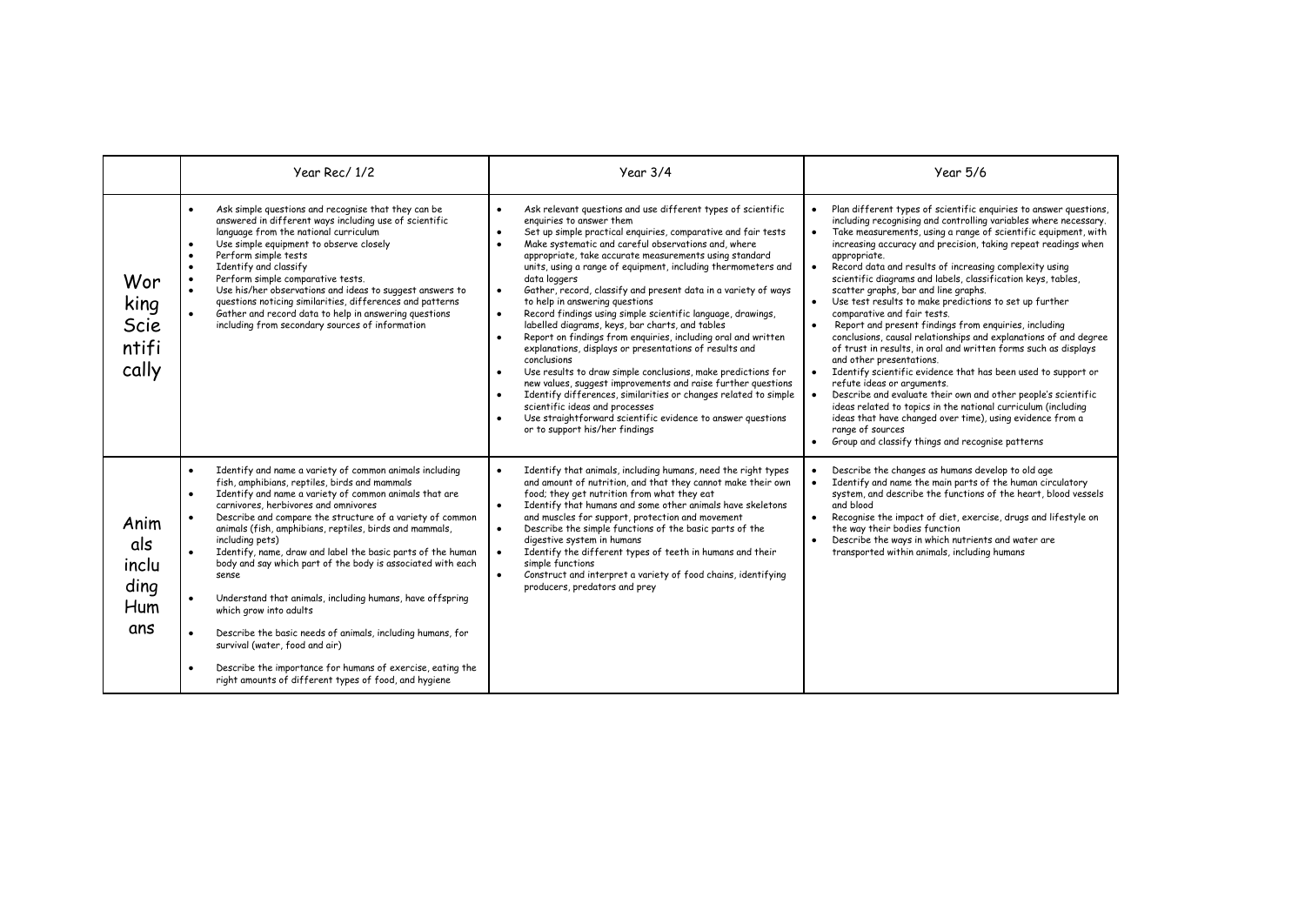| Living<br>thing<br>s and<br>their<br>habit<br>ats | explore and compare the difference between things that<br>$\bullet$<br>are living, dead, and things that have never been alive<br>identify that most living things live in habitats to which<br>$\bullet$<br>they are suited and describe how different habitats provide<br>the basic needs of different kinds of animals and plants, and<br>how they depend on each other<br>identify and name a variety of plants and animals in their<br>$\bullet$<br>habitats, including micro-habitats<br>describe how animals obtain their food from plants and<br>other animals, using the idea of a simple food chain, and<br>identify and name different sources of food.                                                                                                                              | Recognise that living things can be grouped in a variety of<br>$\bullet$<br>ways<br>Explore and use classification keys to help group, identify and<br>$\bullet$<br>name a variety of living things in their local and wider<br>environment<br>Recognise that environments can change and that this can<br>$\bullet$<br>sometimes pose dangers and have an impact on living things                                                                                                                             | Describe the differences in the life cycles of a mammal, an<br>$\bullet$<br>amphibian, an insect and a bird<br>Describe the life process of reproduction in some plants and<br>$\bullet$<br>animals<br>Describe how living things are classified into broad groups<br>$\bullet$<br>according to common observable characteristics and based on<br>similarities and differences, including microorganisms, plants<br>and animals<br>Give reasons for classifying plants and animals based on<br>$\bullet$<br>specific characteristics                                                                                                                                                                                                                                                                                                                                                                                                                                                                                                                                       |
|---------------------------------------------------|-------------------------------------------------------------------------------------------------------------------------------------------------------------------------------------------------------------------------------------------------------------------------------------------------------------------------------------------------------------------------------------------------------------------------------------------------------------------------------------------------------------------------------------------------------------------------------------------------------------------------------------------------------------------------------------------------------------------------------------------------------------------------------------------------|----------------------------------------------------------------------------------------------------------------------------------------------------------------------------------------------------------------------------------------------------------------------------------------------------------------------------------------------------------------------------------------------------------------------------------------------------------------------------------------------------------------|----------------------------------------------------------------------------------------------------------------------------------------------------------------------------------------------------------------------------------------------------------------------------------------------------------------------------------------------------------------------------------------------------------------------------------------------------------------------------------------------------------------------------------------------------------------------------------------------------------------------------------------------------------------------------------------------------------------------------------------------------------------------------------------------------------------------------------------------------------------------------------------------------------------------------------------------------------------------------------------------------------------------------------------------------------------------------|
| Seas<br>onal<br>chang<br>es                       | Observe changes across the four seasons<br>$\bullet$<br>Observe and describe weather associated with the seasons<br>$\bullet$<br>and how day length varies                                                                                                                                                                                                                                                                                                                                                                                                                                                                                                                                                                                                                                      |                                                                                                                                                                                                                                                                                                                                                                                                                                                                                                                |                                                                                                                                                                                                                                                                                                                                                                                                                                                                                                                                                                                                                                                                                                                                                                                                                                                                                                                                                                                                                                                                            |
| Mate<br>rials<br>and<br>their<br>prope<br>rties   | Distinguish between an object and the material from which<br>$\bullet$<br>it is made<br>Identify and name a variety of everyday materials, including<br>$\bullet$<br>wood, plastic, glass, metal, water, and rock<br>Describe the simple physical properties of a variety of<br>$\bullet$<br>everyday materials<br>Compare and group together a variety of everyday materials<br>$\bullet$<br>on the basis of their simple physical properties<br>Identify and compare the suitability of a variety of<br>$\bullet$<br>everyday materials, including wood, metal, plastic, glass,<br>brick, rock, paper and cardboard for particular uses<br>Describe how the shapes of solid objects made from some<br>$\bullet$<br>materials can be changed by squashing, bending, twisting and<br>stretching |                                                                                                                                                                                                                                                                                                                                                                                                                                                                                                                | Compare and group together everyday materials on the basis<br>$\bullet$<br>of their properties, including their hardness, solubility,<br>transparency, conductivity (electrical and thermal), and<br>response to magnets<br>Recognise that some materials will dissolve in liquid to form a<br>$\bullet$<br>solution, and describe how to recover a substance from a<br>solution<br>Use knowledge of solids, liquids and gases to decide how<br>$\bullet$<br>mixtures might be separated, including through filtering,<br>sieving and evaporating<br>Give reasons, based on evidence from comparative and fair<br>$\bullet$<br>tests, for the particular uses of everyday materials, including<br>metals, wood and plastic<br>Demonstrate that dissolving, mixing and changes of state are<br>$\bullet$<br>reversible changes<br>Explain that some changes result in the formation of new<br>$\bullet$<br>materials, and that this kind of change is not usually<br>reversible, including changes associated with burning and the<br>action of acid on bicarbonate of soda |
| Plant<br>S                                        | Identify and name a variety of common wild and garden<br>$\bullet$<br>plants, including deciduous and evergreen trees<br>Identify and describe the basic structure of a variety of<br>$\bullet$<br>common flowering plants, including trees<br>Observe and describe how seeds and bulbs grow into mature<br>$\bullet$<br>plants<br>Find out and describe how plants need water, light and a<br>$\bullet$<br>suitable temperature to grow and stay healthy                                                                                                                                                                                                                                                                                                                                       | Identify and describe the functions of different parts of<br>flowering plants: roots, stem/trunk, leaves and flowers<br>Explore the requirements of plants for life and growth (air,<br>$\bullet$<br>light, water, nutrients from soil, and room to grow) and how<br>they vary from plant to plant<br>Investigate the way in which water is transported within plants<br>Explore the part that flowers play in the life cycle of flowering<br>plants, including pollination, seed formation and seed dispersal | Identify how plants are adapted to suit their environment in<br>$\bullet$<br>different ways and that adaptation may lead to evolution                                                                                                                                                                                                                                                                                                                                                                                                                                                                                                                                                                                                                                                                                                                                                                                                                                                                                                                                      |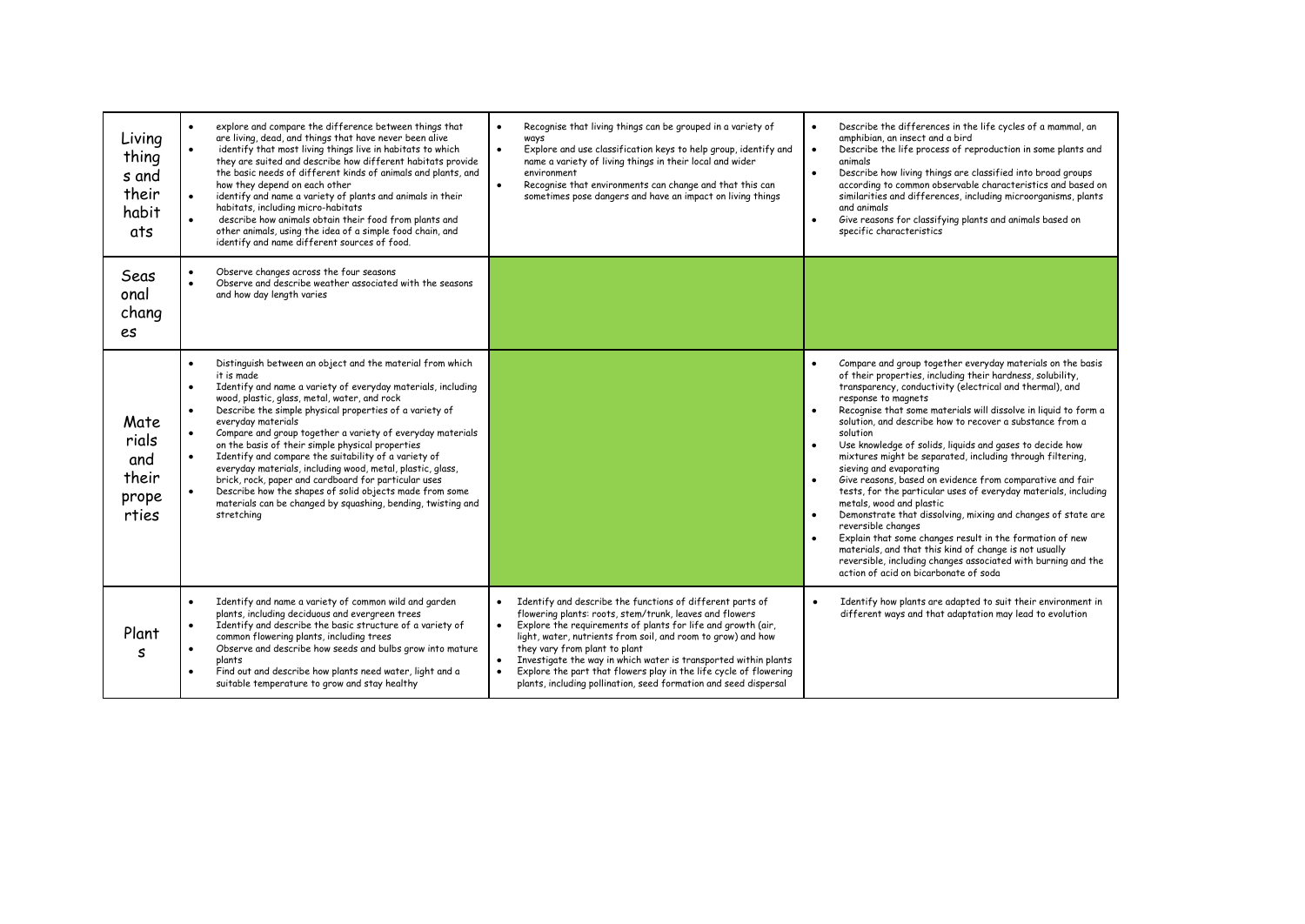| Elect<br>ricit<br>Y              | Identify common appliances that run on electricity<br>$\bullet$<br>Construct a simple series electrical circuit, identifying and<br>$\bullet$<br>naming its basic parts, including cells, wires, bulbs, switches<br>and buzzers Identify whether or not a lamp will light in a<br>simple series circuit, based on whether or not the lamp is part<br>of a complete loop with a battery<br>Recognise that a switch opens and closes a circuit and<br>$\bullet$<br>associate this with whether or not a lamp lights in a simple<br>series circuit<br>Recognise some common conductors and insulators, and<br>$\bullet$<br>associate metals with being good conductors | Associate the brightness of a lamp or the volume of a buzzer<br>$\bullet$<br>with the number and voltage of cells used in the circuit<br>Compare and give reasons for variations in how components<br>$\bullet$<br>function, including the brightness of bulbs, the loudness of<br>buzzers and the on/off position of switches<br>Use recognised symbols when representing a simple circuit in<br>$\bullet$<br>a diagram                                                                                                                     |
|----------------------------------|---------------------------------------------------------------------------------------------------------------------------------------------------------------------------------------------------------------------------------------------------------------------------------------------------------------------------------------------------------------------------------------------------------------------------------------------------------------------------------------------------------------------------------------------------------------------------------------------------------------------------------------------------------------------|----------------------------------------------------------------------------------------------------------------------------------------------------------------------------------------------------------------------------------------------------------------------------------------------------------------------------------------------------------------------------------------------------------------------------------------------------------------------------------------------------------------------------------------------|
| Forc<br>es<br>and<br>magn<br>ets | Compare how things move on different surfaces<br>$\bullet$<br>Notice that some forces need contact between two objects,<br>$\bullet$<br>but magnetic forces can act at a distance<br>Compare and group together a variety of everyday materials<br>on the basis of whether they are attracted to a magnet, and<br>identify some magnetic materials<br>Describe magnets as having two poles Predict whether two<br>magnets will attract or repel each other, depending on which<br>poles are facing                                                                                                                                                                  | Explain that unsupported objects fall towards the Earth<br>$\bullet$<br>because of the force of gravity acting between the Earth and<br>the falling object<br>Identify the effects of air resistance, water resistance and<br>$\bullet$<br>friction, that act between moving surfaces<br>Recognise that some mechanisms, including levers, pulleys and<br>$\bullet$<br>gears, allow a smaller force to have a greater effect                                                                                                                 |
| Light                            | Recognise that he/she needs light in order to see things and<br>$\bullet$<br>that dark is the absence of light<br>Notice that light is reflected from surfaces<br>$\bullet$<br>Recognise that light from the sun can be dangerous and that<br>there are ways to protect eyes<br>Recognise that light from the sun can be dangerous and that<br>there are ways to protect eyes<br>Find patterns in the way that the size of shadows change                                                                                                                                                                                                                           | Recognise that light appears to travel in straight lines<br>$\bullet$<br>Use the idea that light travels in straight lines to explain that<br>$\bullet$<br>objects are seen because they give out or reflect light into<br>the eye<br>Explain that we see things because light travels from light<br>$\bullet$<br>sources to our eyes or from light sources to objects and then<br>to our eves<br>Use the idea that light travels in straight lines to explain why<br>$\bullet$<br>shadows have the same shape as the objects that cast them |
| Soun<br>d                        | Identify how sounds are made, associating some of them with<br>$\bullet$<br>something vibrating<br>Recognise that vibrations from sounds travel through a<br>$\bullet$<br>medium to the ear<br>Find patterns between the pitch of a sound and features of<br>$\bullet$<br>the object that produced it<br>Find patterns between the volume of a sound and the<br>strength of the vibrations that produced it<br>Recognise that sounds get fainter as the distance from the<br>sound source increases                                                                                                                                                                 |                                                                                                                                                                                                                                                                                                                                                                                                                                                                                                                                              |